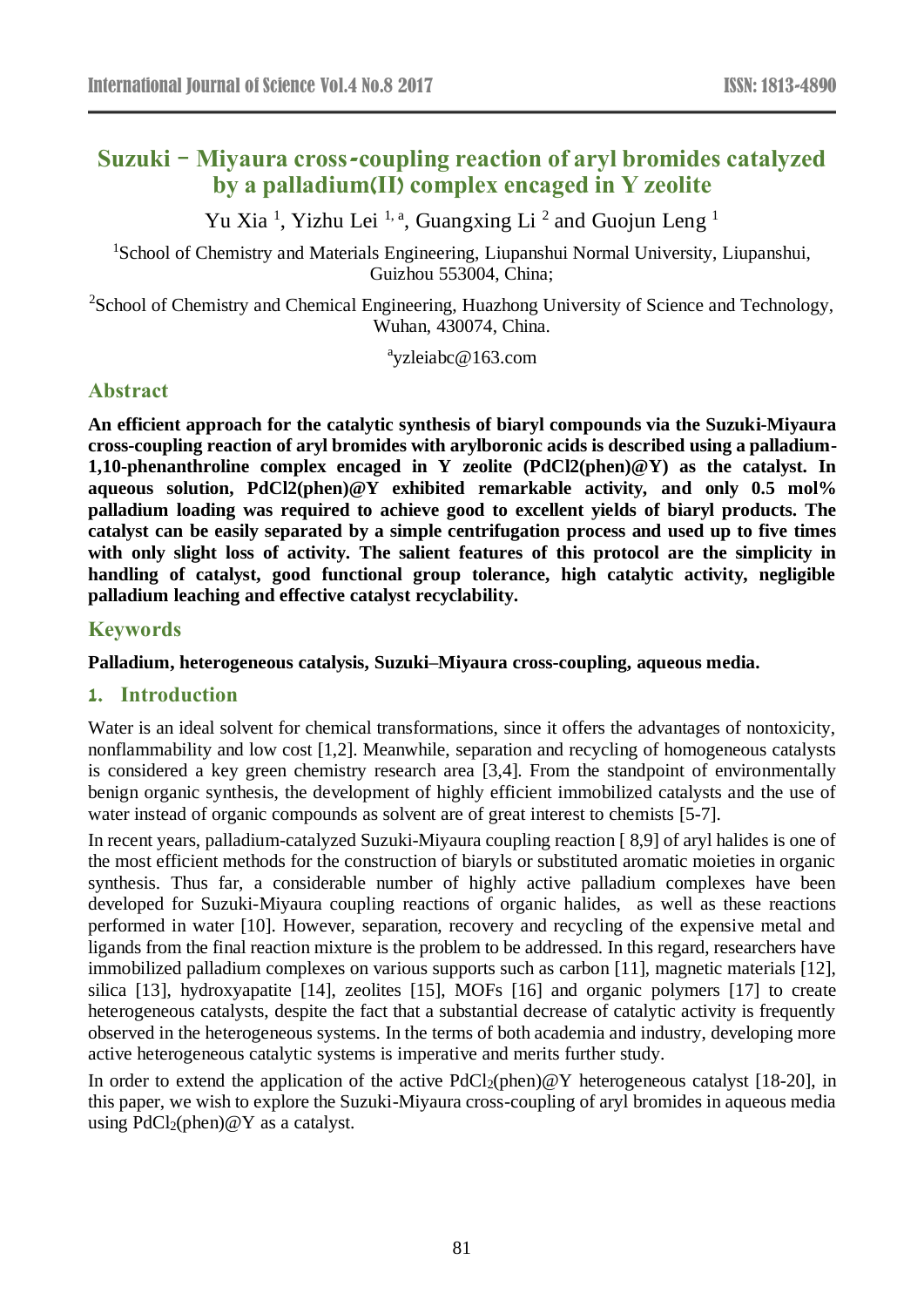### **2. Experimental**

### **2.1 Materials**

NaY zeolite was purchased from Nanjing Nanda Surface and Interface Chemical Engineering and Technological Research Center Co. Ltd., China. 1,10-phenanthroline monohydrate (phen•H<sub>2</sub>O) was purchased from Alfa Aeser. Palladium nitrate dihydrate, palladium chloride, potassium carbonate, aryl bromides, arylboronic acids and ethanol were of analytical reagent grade and commercially available. NaY zeolites were calcined at 350  $\mathcal C$  for 3 h before used.

#### **2.2 Preparation of catalysts**

The preparation procedures and physico-chemical measurements of heterogeneous catalyst  $PdCl<sub>2</sub>(phen) @ Y can be found in our previous research [18-20]. The loaded Pd content was indirectly$ calculated according to AAS analysis of the residual Pd in the filtrate. The Pd content of  $PdCl<sub>2</sub>$  $(phen) @ Y was 2.1 wt\%$ .

### **2.3 Catalytic activity test and recycling**

All reactions were conducted in a 10 mL tubular flask equipped with a magnetic stirring bar. In a typical procedure, 0.5 mol%  $PdCl<sub>2</sub>(phen)@Y, 0.5 mmol bromobenzene, 0.75 mmol phenylboronic$ acid and 1 mmol  $K_3PO_4\ 3H_2O$  were added to 2 ml solvent (EtOH :  $H_2O = 3:2$  v/v). The mixture was stirred at 60  $\degree$  C in air for 2 h. The product was obtained by preparative TLC using petroleum ether (bp 60-90 °C) as the eluting solvent. All the synthesized biaryl compounds are known products, and we have reported previously [21].

For the recycling experiments, 0.5 mol%  $PdCl_2(phen) @Y, 1.0 \text{ mmol bromobenzene}, 1.5 \text{ mmol}$ phenylboronic acid, 2 mmol  $K_3PO_4\,3H_2O$ , and 40 mg naphthaline (as internal standard for GC analysis) were added to 2 ml solvent (EtOH : H<sub>2</sub>O = 3 : 2 v/v). The reaction was carried out at 60 °C in air for 2 h. Then the mixture was separated quickly by centrifugation. The clear supernatant was analyzed by GC. The obtained catalyst was washed by distilled water and ethanol, dried under vacuum and used in the next run.

### **3. Results and discussion**

#### **3.1 Catalytic activity**

To test the catalytic activity of  $PdCl_2$  (phen)  $\omega Y$  in the Suzuki–Miyaura cross-coupling reaction, coupling reaction of bromobenzene and phenylboronic acid was chosen as a model reaction. The reaction was simply performed under air pressure, and the results are shown in Table 1. Previous studies have suggested that solvents and bases had remarkable influences on the activity of the Suzuki reaction [22,23]. Hence, the effect of solvent was examined firstly (Table 1, entries 1-3). The results showed that 60% aqueous ethanol was the best choice for the reaction medium, which gave a 83% yield of biphenyl (Table 1, entry 3). To clarify the effect of base in this model reaction, several common and cheap inorganic bases were then tested (Table 1, entries 3-5). Notably,  $K_3PO_4\cdot 3H_2O$ afforded the highest yield of biphenyl, and almost quantitative bipehnyl yield was obtained (Table 1, entry 5). With these results in hand, we tried to lower the catalyst usage. When 0.3 mol% of PdCl<sub>2</sub> (phen)@Y was used, the reaction proceeded also well, but the yield obtained was slightly inferior compared with that of 0.5 mol% catalyst (Table 1, entry 6).

| Entry          | Solvent           | Base                            | Yields $(\%)^b$ |
|----------------|-------------------|---------------------------------|-----------------|
|                | $EtOH-H2O (1:2)$  | $K_2CO_3$                       | 38              |
| 2              | $EtOH-H2O (1:1)$  | K <sub>2</sub> CO <sub>3</sub>  | 66              |
| 3              | EtOH $-H_2O(3:2)$ | K <sub>2</sub> CO <sub>3</sub>  | 83              |
| 4              | EtOH $-H_2O(3:2)$ | Na <sub>2</sub> CO <sub>3</sub> | 77              |
|                | $EtOH-H2O (3:2)$  | $K_3PO_4$ 3H <sub>2</sub> O     | 99              |
| 6 <sup>c</sup> | $EtOH-H2O (3:2)$  | $K_3PO_4$ $3H_2O$               | 94              |

Table 1. Effect of solvent and base<sup>a</sup>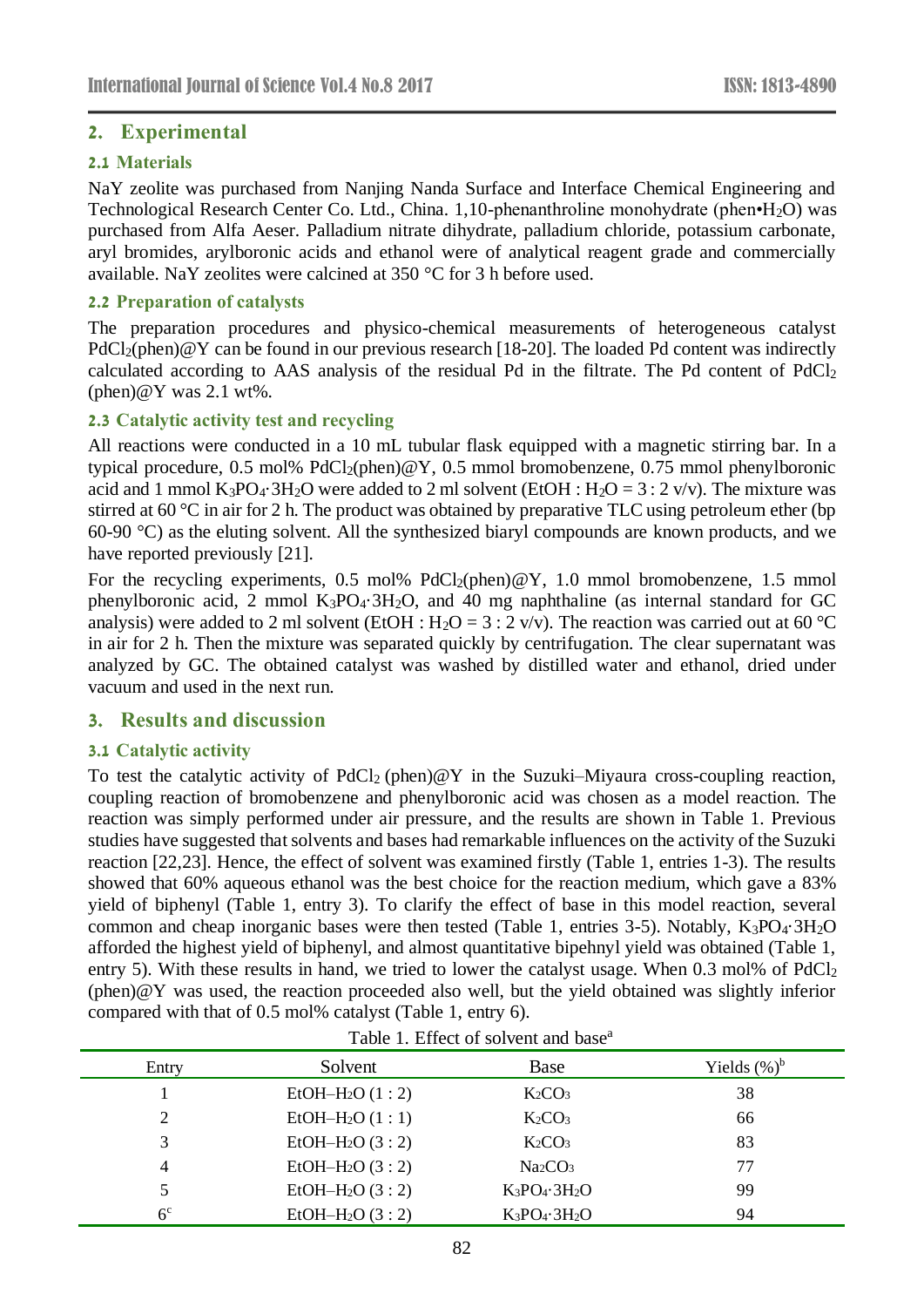<sup>a</sup> Reaction conditions: PdCl<sub>2</sub>(phen)@Y (0.5 mol%), bromobenzene (0.5 mmol), phenylboronic acid  $(0.75 \text{ mmol})$ , base (1 mmol), solvent (2 mL), 60 °C, 2 h, stirring speed (500 rpm).

 $<sup>b</sup>$  GC vields.</sup>

 $c$  PdCl<sub>2</sub>(phen)@Y (0.3 mol%).

#### **3.2 Substrate scope**

With the optimized conditions in hand, we turned our focus to the scope and limitations of the system (Table 2). Firstly, we extended the scope of this reaction to a wide range of aryl bromides with phenylboronic acid (Table 2, entries 1-5). Various electron-donating and electron-withdrawing groups on the aryl bromides such as *p*-Me, *p*-OMe, *p*-OH, *p*-COCH<sup>3</sup> and *p*-CN were also well tolerated and gave the desired products in good to excellent yields (Table 2, entries 1-5). Next, the Suzuki-Miyaura cross-coupling reaction of bromobenzene with different arylboronic acids were carried out, and they gave the biaryl compounds in excellent yields (Table 2, entries 6 and 7).

| Entry            | $Ar-Br$         | $Ar-B(OH)2$        | Yields $(\%)^b$ |
|------------------|-----------------|--------------------|-----------------|
| $\,1$            | Br              | $B(OH)_2$          | 94              |
| $\sqrt{2}$       | Br              | $-B(OH)_2$         | 92              |
| $\mathfrak{Z}$   | Br<br>HO        | B(OH) <sub>2</sub> | 95              |
| $\overline{4}$   | Br              | $B(OH)_2$          | 90              |
| $\sqrt{5}$       | Br<br><b>NC</b> | B(OH) <sub>2</sub> | 97              |
| $\sqrt{6}$       | Br              | B(OH) <sub>2</sub> | 95              |
| $\boldsymbol{7}$ | Br              | $B(OH)_2$<br>∩     | 93              |

Table 2. effect of solvent and base<sup>a</sup>

<sup>a</sup> Reaction conditions: PdCl<sub>2</sub>(phen)@Y (0.5 mol%), aryl bromide (0.5 mmol), arylboronic acid (0.75 mmol), K<sub>3</sub>PO<sub>4</sub> 3H<sub>2</sub>O (1 mmol), 2 ml of EtOH : H<sub>2</sub>O (3 : 2 v/v), 60 °C, 2 h, stirring speed (500 rpm). <sup>b</sup> Isolated yields.

### **3.3 The recycling of the catalyst**

For a heterogeneous catalytic system, recovery, reuse of the catalyst and the amount of palladium leaching are also crucial for an excellent heterogeneous catalyst. Under the optimized conditions,

recycling capacity was evaluated for the Suzuki-Miyaura cross-coupling reaction of bromobenzene and phenylboronic acid (Fig. 1). after every cycle, the catalyst was separated by simple centrifugation. The results suggested that  $PdCl_2(phen) @ Y$  exhibited good reusability and could be used five cycles with only a slight decrease of catalytic activity. ICP-AES analysis was carried out using the filtrate after each run, and the palladium leaching was found to be less than 0.5 ppm in each run.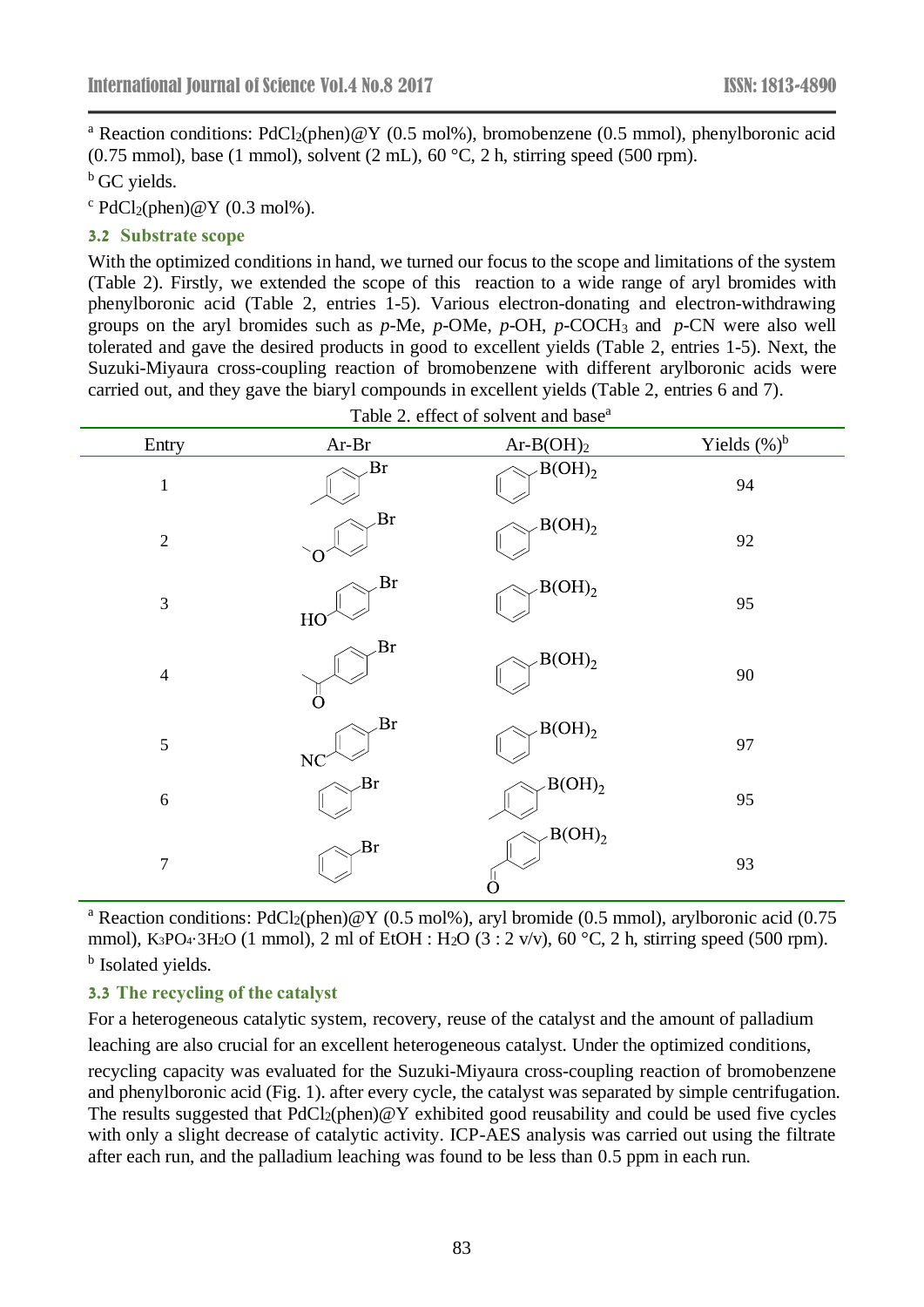

Fig. 1 Recycling test of  $PdCl_2$  (phen)  $\mathscr{A}Y$  in the Suzuki-Miyaura cross-coupling reaction of bromobenzene and phenylboronic acid

### **4. Conclusion**

In conclusion, an efficient protocol for the Suzuki-Miyaura cross-coupling reaction of aryl bromides with arylboronic acids using  $PdCl_2$  (phen) $@Y$  as a highly active and reusable catalyst has been developed. In an aqueous solution, a palladium catalyst loading as low as 0.5 mol% was sufficient for moderate to excellent yields of the corresponding biaryls. The catalyst can be used five times with a slight decrease in activity. The easy availability and simple separation make such supported palladium catalyst an interesting alternative to the homogeneous catalysts in Suzuki-Miyaura cross-coupling reactions.

#### **Acknowledgements**

We acknowledge the financial support of the National-level College Students' Innovative Entrepreneurial Training Plan Program (201610977002), the Youth Talent Growth Project of Educational Department of Guizhou Province (qian jiao he KY [2016]264), the Science and Technology Fund Project of Guizhou Province (qian ke he ji chu [2016]1133), the Science and Technology Creative Team Project of Liupanshui Normal University (LPSSYKJTD201501).

### **References**

- [1] A. Chanda and V.V. Fokin: Organic synthesis "on water", Chemical Reviews, Vol. 109 (2009) No.2, p.725-748.
- [2] M.O. Simon and C.J. Li: Green chemistry oriented organic synthesis in water, Chemical Society Reviews, Vol. 41 (2012) No.4, p.1415-1427.
- [3] Á. Molnár: Efficient, selective, and recyclable palladium catalysts in carbon-carbon coupling reactions, Chemical Reviews, Vol. 111 (2011) No.3, p.2251-2320.
- [4] K. Sakaushi and M. Antonietti: Carbon-and nitrogen-based organic frameworks, Accounts of Chemical Research, Vol. 48 (2015) No.6, p.1591-1600.
- [5] P. Kleman, P. Barbaro and A. Pizzano: Chiral Rh phosphine-phosphite catalysts immobilized on ionic resins for the enantioselective hydrogenation of olefins in water, Green Chemistry, Vol. 17 (2015) No.7, p.3826-3836.
- [6] E. Levin, E. Ivry, C.E. Diesendruck and N.G. Lemcoff: Water in N-heterocyclic carbene-assisted catalysis, Chemical reviews, Vol. 115 (2015) No.11, p.4607-4692.
- [7] Y.M.A. Yamada, S.M. Sarkar and Y. Uozumi: Self-assembled poly (imidazole-palladium): Highly active, reusable catalyst at parts per million to parts per billion levels, Journal of the American Chemical Society, Vol. 134 (2012) No.6, p.3190-3198.